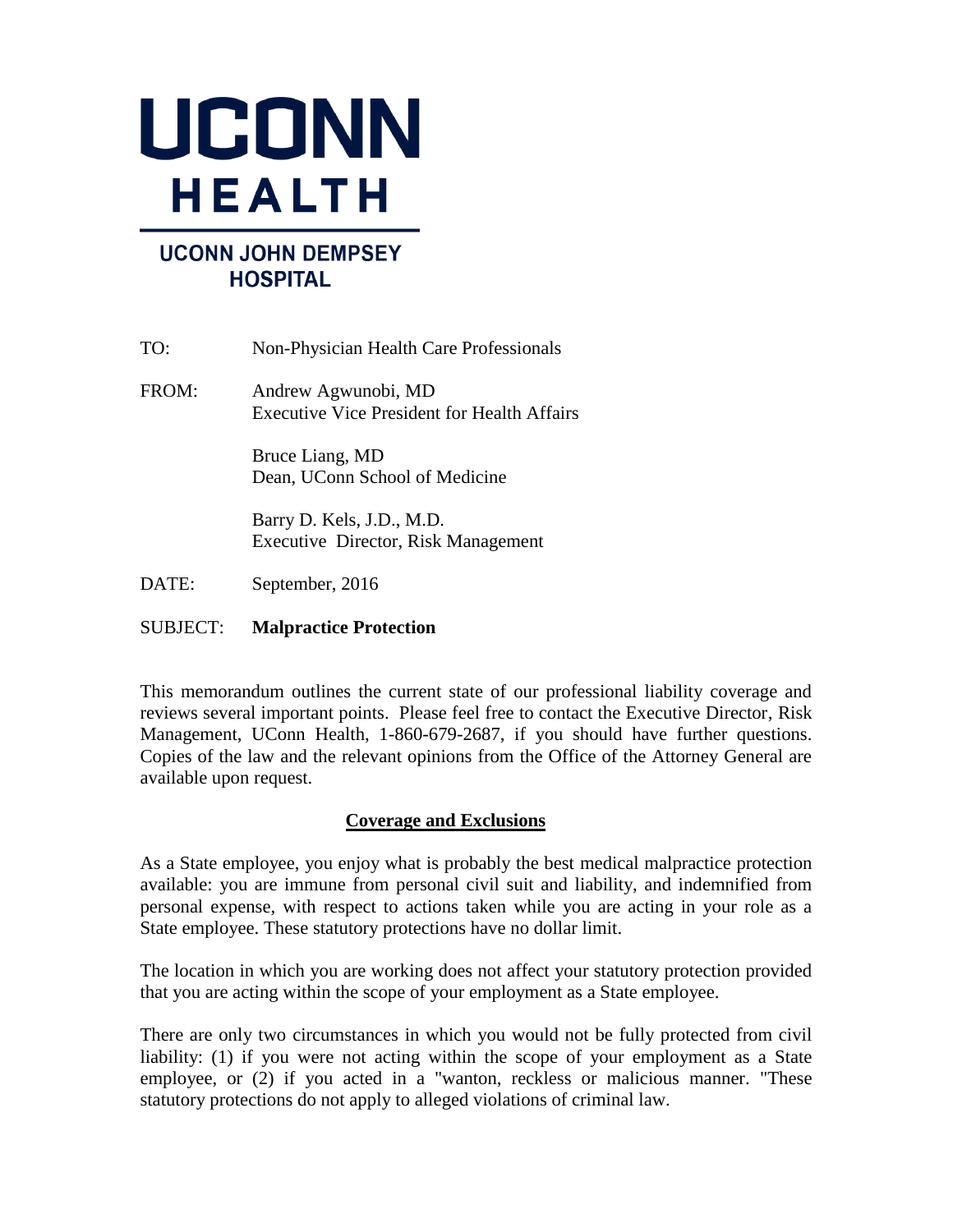# **When are you an Employee?**

## 1. Credentials

The credentialing process for PAs, APRNs and numerous other non-physician staff members is provided by the Medical Staff Services Office of UConn Health. Credentials must be approved by the Credentials Committee, which functions as a quality control mechanism. You must have hospital privileges at John Dempsey Hospital in order to perform any procedure for which John Dempsey Hospital grants privileges.

In practical terms, what this means is that if you are denied, or fail to obtain, privileges for a specific procedure through UConn Health's Medical Staff Services Office, you have no statutory protection if you perform this procedure.

Be aware that under any circumstances these statutory protections do not apply to non-State related work or to any independent practice that is beyond the scope of your State responsibilities.

#### 2. Informal and Volunteer Activities

You should be careful about performing professional favors for friends and relatives. The casual favors for which all health care providers are asked would, in the event of a suit, be held by the State to have occurred without protection.

Be careful, also, about volunteer practice. Activities such as coverage donated to a primary or secondary school sports team or care given free in a clinic may be considered part of your duties if your Administrative Officer gave prior written approval of such activities as a part of your departmental responsibilities. Be sure to request written permission from your Administrative Officer for such activities before you undertake them. You may want to consider obtaining some form of malpractice insurance to limit your personal liability for professional activities in which you engage that are beyond the scope of your State responsibilities.

#### **Consulting**

Check in E-Mail, Shared Folders for the current guidelines on consulting policies. Individuals who engage in approved consulting activities, including the provision of expert testimony, and who retain fees are not acting as State employees and are not protected by statute.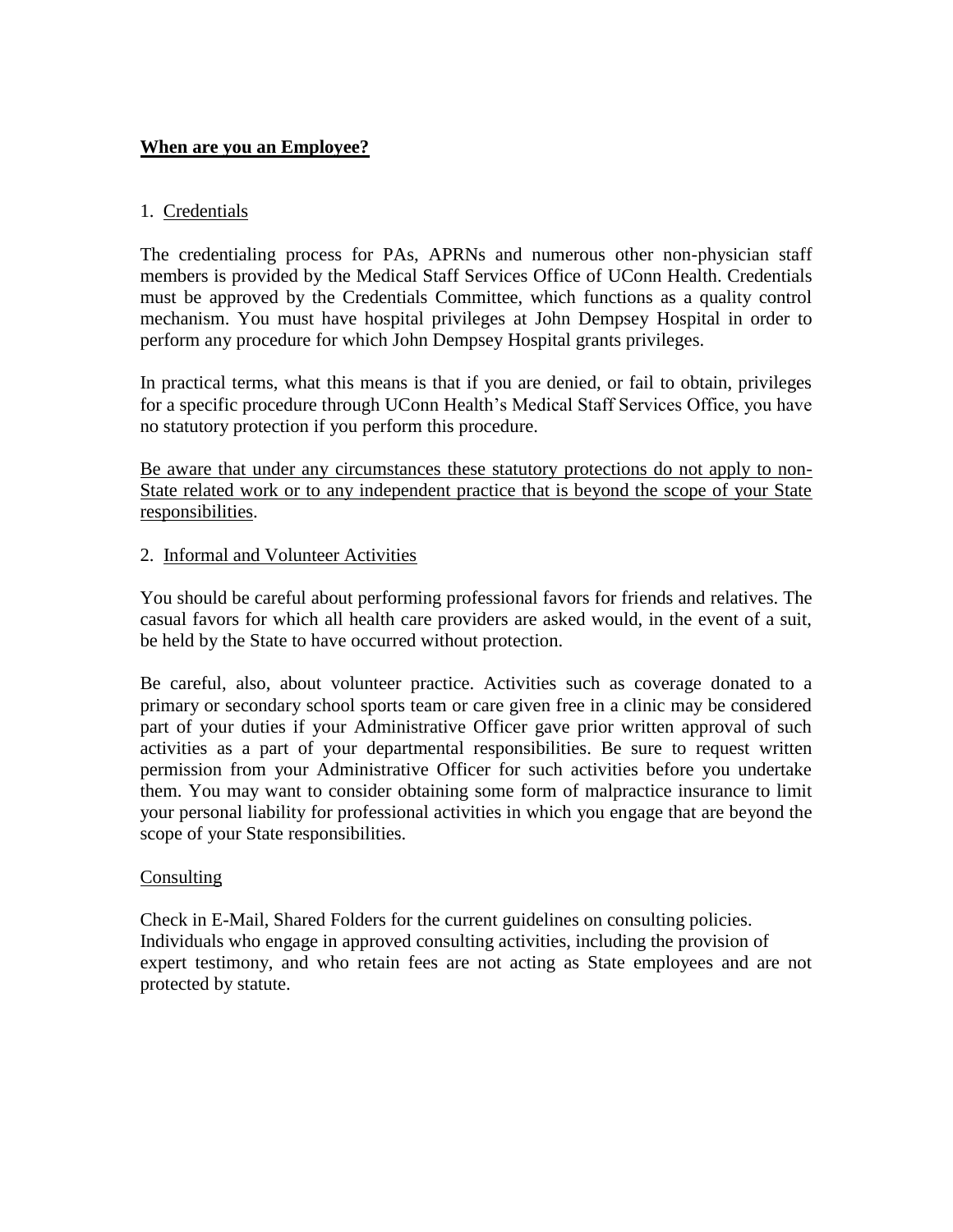## **What is Wanton, Reckless or Malicious?**

Wanton, reckless or malicious acts are the statutory code words for instances in which the defendant is held to have acted on the basis of motives other than bad judgment. Most commercial medical malpractice insurance policies include a similar exclusion. Any deliberate attempt to harm a patient could obviously lead to the charge that your motives were malicious.

## **Medical Malpractice Defense Financing**

In 1987, when the Health Center discontinued commercial malpractice insurance, a selfinsurance financing mechanism was established to cover claims brought against the State on UConn Health's behalf. Although no provider's individual finances can be damaged by large or multiple suits, UConn Health's collective financial stability obviously could be so damaged. Depletion of the funds allocated to medical malpractice defense and indemnity payments, could compromise our ability to develop and fund new programs.

#### 1. Claims Management

We have a contract with the Sedgwick Claims Management Services, Inc. (Professional Liability Division) to serve in a limited capacity as our claims management firm. They are involved in collaborating with us and, indirectly, with our outside defense counsel on the delineation and status of existing cases. In order to obtain better control over the State's potential financial liability, we actively review all open cases and move to settle where appropriate. At the same time, we are prepared to vigorously defend against nonmeritorious claims.

The primary process of review is occasionally carried out by the Clinical Affairs and Medical Peer Review and Claims Management Committee which is chaired by Dr. Kels, and includes a representative of the Office of the Attorney General. On an *ad hoc* basis this committee reviews facts and recommends to the Executive Director, Risk Management; the Clinical Risk Manager; and outside counsel what direction should be taken in managing certain cases.

If you have any questions or concerns about an open case in which you are involved, please feel free at any time to contact Barry Kels, Executive Director, Risk Management.

#### 2. Incident Reporting

One of the most important elements of good claims management is effective incident reporting. Our Risk Manager must know about any incident involving a patient which could lead to suit if we are to provide you with appropriate protection.

Who should report? The responsibility for reporting an incident rests with any